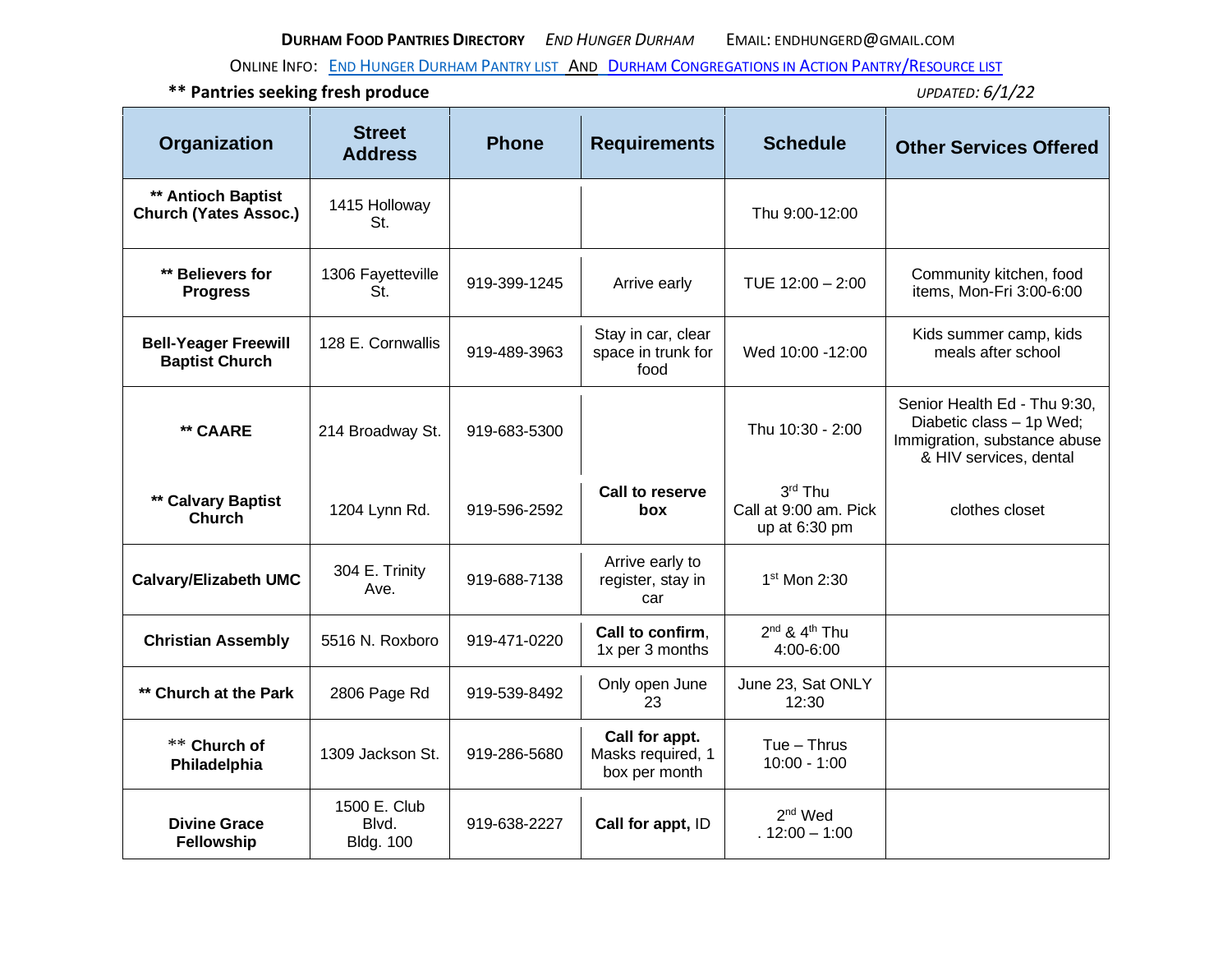ONLINE INFO: **END HUNGER DURHAM P[ANTRY LIST](http://www.endhungerdurham.org/food-pantries/) AND DURHAM C[ONGREGATIONS IN](http://www.dcia.org/) ACTION PANTRY/RESOURCE LIST** 

| <b>**Durham Community</b><br><b>Food Pantry</b>                         | 2020 Chapel Hill<br>St., Suite 30                             | 919-286-1964                    | Adult ID, Curb<br>pickup, trunk open           | Wed-Thu $10a - 1p$<br>Wed 5:00 - 7:00                          | Utility bill assistance<br>Habla Español                                                            |
|-------------------------------------------------------------------------|---------------------------------------------------------------|---------------------------------|------------------------------------------------|----------------------------------------------------------------|-----------------------------------------------------------------------------------------------------|
| ** Durham<br><b>Neighborhood Food</b><br><b>Pantry</b><br>(ICNA Relief) | 3034 Fayetteville<br>St. @ Jamaat<br>Ibab Ar Rahman<br>Mosque |                                 | Drive thru pickup,<br>stay in car.<br>Photo ID | 2nd Sat<br>$2:00 - 4:00$                                       | Food delivery text:<br>t 919-904-3390;<br>Emergency Food.<br>Hygiene items<br>speak Arabic, Spanish |
| <b>Durham Senior Center</b>                                             | 406 Rigsbee Ave                                               | 919 688 8247<br>Ext. 103 or 104 | Must be 55 years<br>or older                   | Monday to Friday<br>$8:30 - 5:00$                              | hygiene and incontinent<br>materials, shop and grab 2x<br>month includes produce                    |
| ** Durham Spanish<br><b>SDA Church</b>                                  | 1606 Liberty St.                                              | 919-216-1855                    |                                                | 2 <sup>nd</sup> Tuesday<br>$2:00 - 4:00$                       | Habla Español                                                                                       |
| ** Emanuel Tabernacle<br><b>Holiness</b>                                | 2525 Atlantic St.                                             | 919-641-1646                    | ID                                             | $1st$ & $3rd$ Thu<br>$10:30 - 12:00$                           | Clothes closet                                                                                      |
| ** Feed My Sheep                                                        | 107 N. Driver St.                                             | 919-641-3481                    | Stay in Car, open<br>trunk                     | 2 <sup>nd</sup> & 4 <sup>th</sup> Sat<br>9:00-10:30            | CSFP (Senior Boxes),<br>annual health fair                                                          |
| ** First Calvary Baptist<br><b>Church</b>                               | 1311 Morehead<br>Ave.                                         | 919-489-4184                    | ID                                             | Tu & Thu<br>$10:00 - 12:00$                                    |                                                                                                     |
| <b>Fisher Memorial</b><br><b>United Holy Church</b>                     | 420 E. Piedmont                                               |                                 | <b>OUTSIDE PICK</b><br><b>UP</b>               | Wed<br>12:00-1:00                                              |                                                                                                     |
| <b>Grace Church of</b><br>Durham                                        | 1417 Cole Mill Rd                                             | 919-908-6213                    | Call for appt                                  | Tu 5:00 - 6:30,<br>3rd Sat 10:00-12:00,                        |                                                                                                     |
| <b>Grace Outreach (Love</b><br>& Respect)                               | 1607 Angier Ave.                                              | 919-423-3215                    |                                                | 3rd Thu<br>$3:00 - 5:00$                                       | Food delivery for<br>homebound seniors and<br>others upon request                                   |
| <b>Grace Outreach</b>                                                   | 612 Gary Street                                               | 919-423-3215                    |                                                | Emergency food -<br>Tu 12:00-1:00<br>$4^{th}$ Sat 10:00 - 2:00 | Clothing, household<br>and baby items                                                               |
| <b>Greater Refuge Temple</b>                                            | 1438 Maplewood<br>Dr.                                         | 919-608-7525                    |                                                | 3rd Wed 10:00 -<br>12:00                                       |                                                                                                     |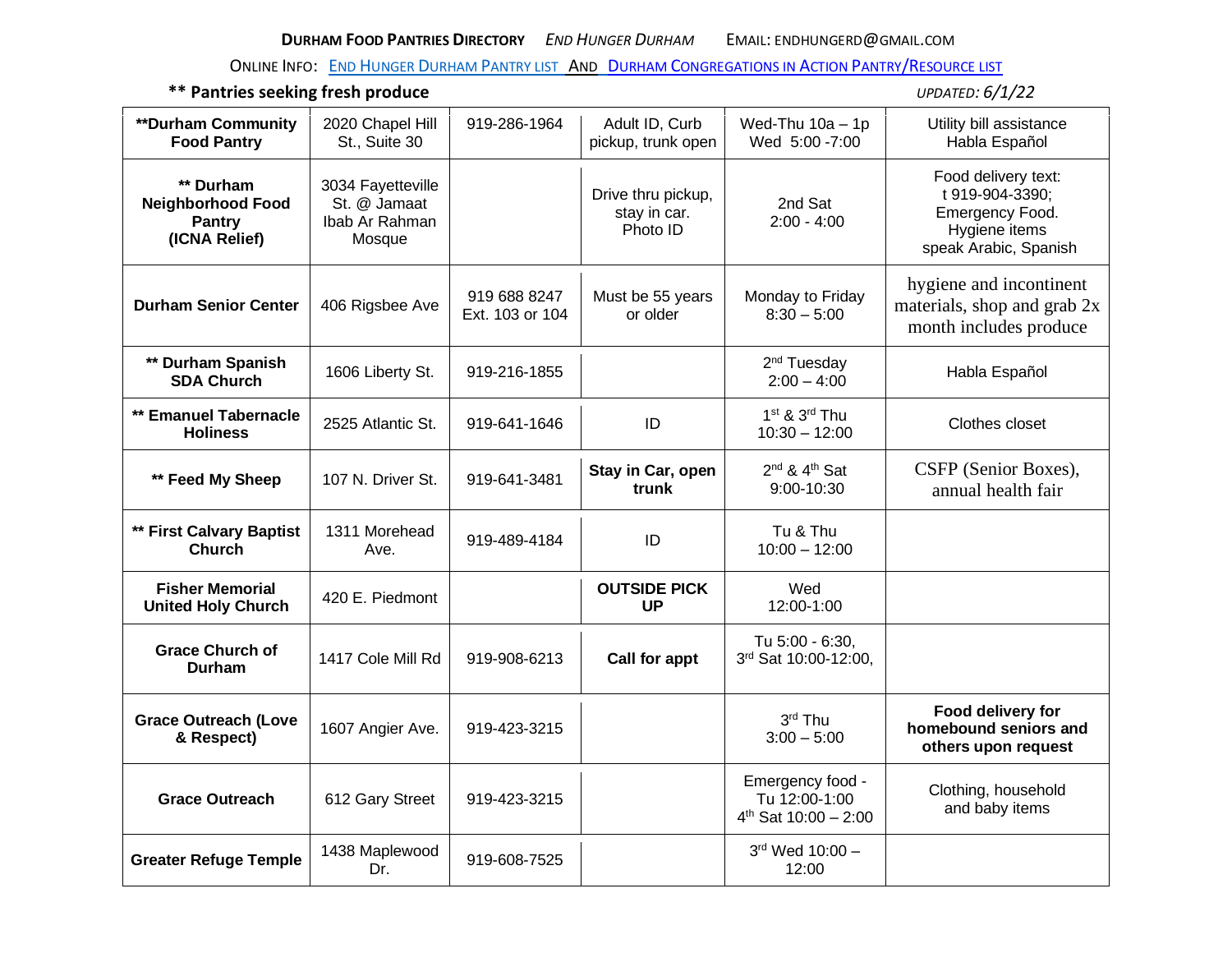ONLINE INFO: **END HUNGER DURHAM P[ANTRY LIST](http://www.endhungerdurham.org/food-pantries/) AND DURHAM C[ONGREGATIONS IN](http://www.dcia.org/) ACTION PANTRY/RESOURCE LIST** 

| <b>Greystone Baptist</b><br>(Second Mile)                              | 2601<br>Hillsborough            | 919-286-3596                                          | Walk-in                                                           | Wed 9:30 - 11:30                                      | Emergency funds for rent or<br>utilities (signup sheet onsite<br>or call to register) |
|------------------------------------------------------------------------|---------------------------------|-------------------------------------------------------|-------------------------------------------------------------------|-------------------------------------------------------|---------------------------------------------------------------------------------------|
| ** Hannah's Kitchen @<br><b>Greater Orange Grove</b><br><b>Baptist</b> | 5524 N. Roxboro<br>Rd.          | 919-358-2048.                                         | <b>Call for Appt.</b>                                             | 1st Tue, 2nd & 4th<br>Wed<br>$12:00 - 2:00$           |                                                                                       |
| <b>Hope Church</b><br><b>International</b>                             | 1203 Holloway                   | 919-308-5613                                          |                                                                   | $1st$ & $4th$ Sat<br>8:00-11:00                       |                                                                                       |
| <b>House of Mercy</b><br>(Cristiana Celebracion)                       | 4823 Meadow<br>Drive, Suite 106 | 919-685-2800                                          | Drive thru, Note<br>signs for<br><b>instructions</b>              | Thu 6:00 - 7:00                                       | Habla espanol                                                                         |
| Iglesia Buen Pastor                                                    | 1852 Liberty St.                | 919-451-9394                                          | Arrive by 7am for<br>ticket                                       | 1 <sup>st</sup> Sat.<br>7:30-11:00                    | Habla Español                                                                         |
| ** Iglesia Presbiteriana<br><b>Emanuel</b>                             | 2504 N. Roxboro<br>St.          | 919-526-3386                                          | <b>STAY IN CAR,</b><br>clear space in<br>trunk for food           | Wed $2:00 - 4:00$                                     | Habla Español                                                                         |
| <b>Immanuel Temple</b><br><b>Seventh Day Adventist</b>                 | 2104 S. Alston<br>Ave           | 919-957-0032                                          |                                                                   | 2 <sup>nd</sup> Sunday<br>$12:00 - 1:30$              |                                                                                       |
| Jesus Word Church -<br><b>City of Jesus</b>                            | 1321 Humphrey<br>St.            | 919-687-6997                                          |                                                                   | 1 <sup>st</sup> & 3 <sup>rd</sup> Tu<br>$2:00 - 3:00$ |                                                                                       |
| ** Jewish For Good                                                     | 1937 Cornwallis<br>Rd.          | 919-354-4923<br>email:<br>sfunk@jewishfor<br>good.org | call or email for<br>appt. Drive up.<br>Open Trunk, Stay<br>in Cr | $2nd$ , & $4th$ Tue<br>$1:00 - 3:00$                  | counseling; quarterly cash<br>assistance (call or email, very<br>limited)             |
| <b>Living Waters</b><br><b>Christian</b>                               | 1104 Lynn Rd                    | 919-596-6909                                          | Call to confirm<br>pantry day &<br>time                           | Wed 6:00 - 7:00                                       |                                                                                       |
| ** Ministerios<br><b>Guerreros de Jesus</b><br><b>Cristo</b>           | 1800 N. Roxboro<br>St.          | 919-395-7539                                          | Arrive early, photo<br>ID, 1x per month                           | Wed<br>10:00 - 12:00                                  |                                                                                       |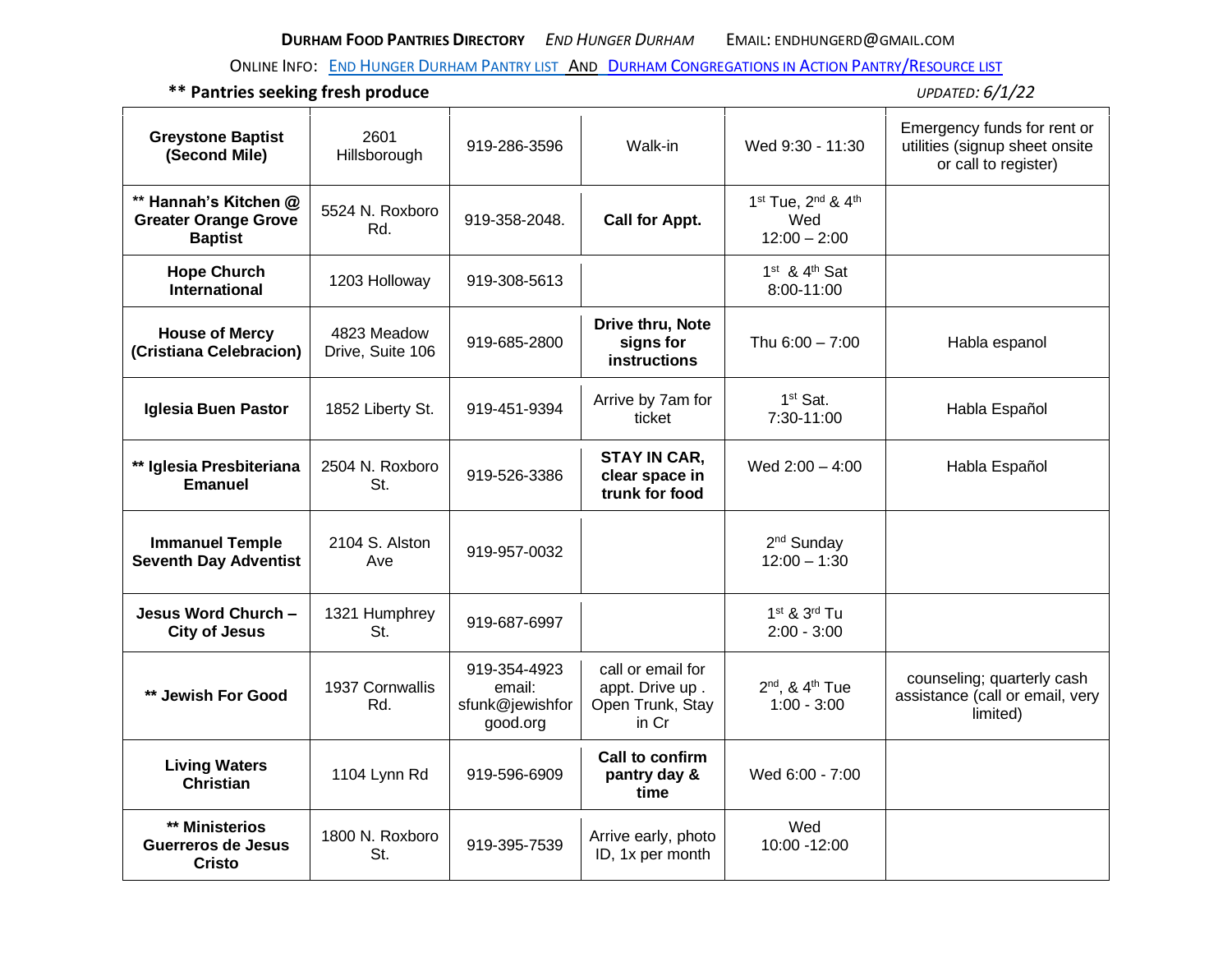ONLINE INFO: **END HUNGER DURHAM P[ANTRY LIST](http://www.endhungerdurham.org/food-pantries/) AND DURHAM C[ONGREGATIONS IN](http://www.dcia.org/) ACTION PANTRY/RESOURCE LIST** 

| Mt. Bethel UMC - Fish<br>and Loaves                                         | 1605 Bahama<br>Rd.       | 919-477-4296 | $5:30 - 6:30 -$<br>inside shopping &<br>clothes closet;<br>6:30-7:00 - drive<br>thru | 2 <sup>nd</sup> & 4 <sup>th</sup> Wed<br>$5:30 - 7:00$                    | Clothes closet                                                              |
|-----------------------------------------------------------------------------|--------------------------|--------------|--------------------------------------------------------------------------------------|---------------------------------------------------------------------------|-----------------------------------------------------------------------------|
| ** Mt. Calvary United<br><b>Church of Christ</b>                            | 1715 Athens St.          | 919-688-5066 | <b>Call for appt</b><br>anytime<br>No appt for Sat<br>1pm produce<br>distribution    | Call for appt<br>anytime'<br>Sat 1pm fresh<br>produce (No appt<br>needed) | Toiletries, financial<br>assistance, tutoring - Mon<br>thru Th, 6:00 - 7:30 |
| ** Mt. Level Missionary<br><b>Baptist - Two Fish,</b><br><b>Five Loaves</b> | 316 Hebron Rd.           | 919-682-6466 |                                                                                      | 3rd & 4th Thu<br>$5:30 - 7:00$                                            |                                                                             |
| ** Mt. Zion Christian<br><b>Church</b>                                      | 3519 Fayetteville<br>Rd. | 919-683-2599 | Call to reserve<br>box 7:00-8:30am<br>ID, 1x per month                               | $Mon - Thu$<br>12:30 pickup                                               |                                                                             |
| <b>Nehemiah Church</b>                                                      | 514 N. Mangum<br>St.     | 919 688-4203 | Curbside pickup<br>only; arrive early                                                | Sat<br>$10:00 - 12:00$<br>(July will move<br>to 2nd/4th<br>Saturdays)     |                                                                             |
| ** New Home and<br><b>Durham Baptist</b><br><b>Association</b>              | 6611 Guess Rd            | 919-943-5884 | <b>Arrive Early</b><br>For TEFAP only:<br>must apply                                 | $1st$ & $3rd$ Thu<br>10:00<br>$TEFAP - 4th TUE$<br>10:00                  |                                                                             |
| <b>Oak Grove Free Will</b><br><b>Baptist Church</b>                         | 1008A Simmons<br>St.     | 919-680-2927 | ID                                                                                   | Tues 9:00-12:00<br>Thu 9:30-12:30                                         | clothes                                                                     |
| <b>Obedience to the Word</b>                                                | 644 Bon Air Ave          | 919-282-7277 | Call for appt.                                                                       | Tu & Thur by appt.                                                        |                                                                             |
| ** Parktown Food Hub                                                        | 5123 Revere<br>Road      | 984-484-8475 |                                                                                      | 2nd, 4th Thu<br>$4:00 - 6:00$                                             | follow us on Facebook                                                       |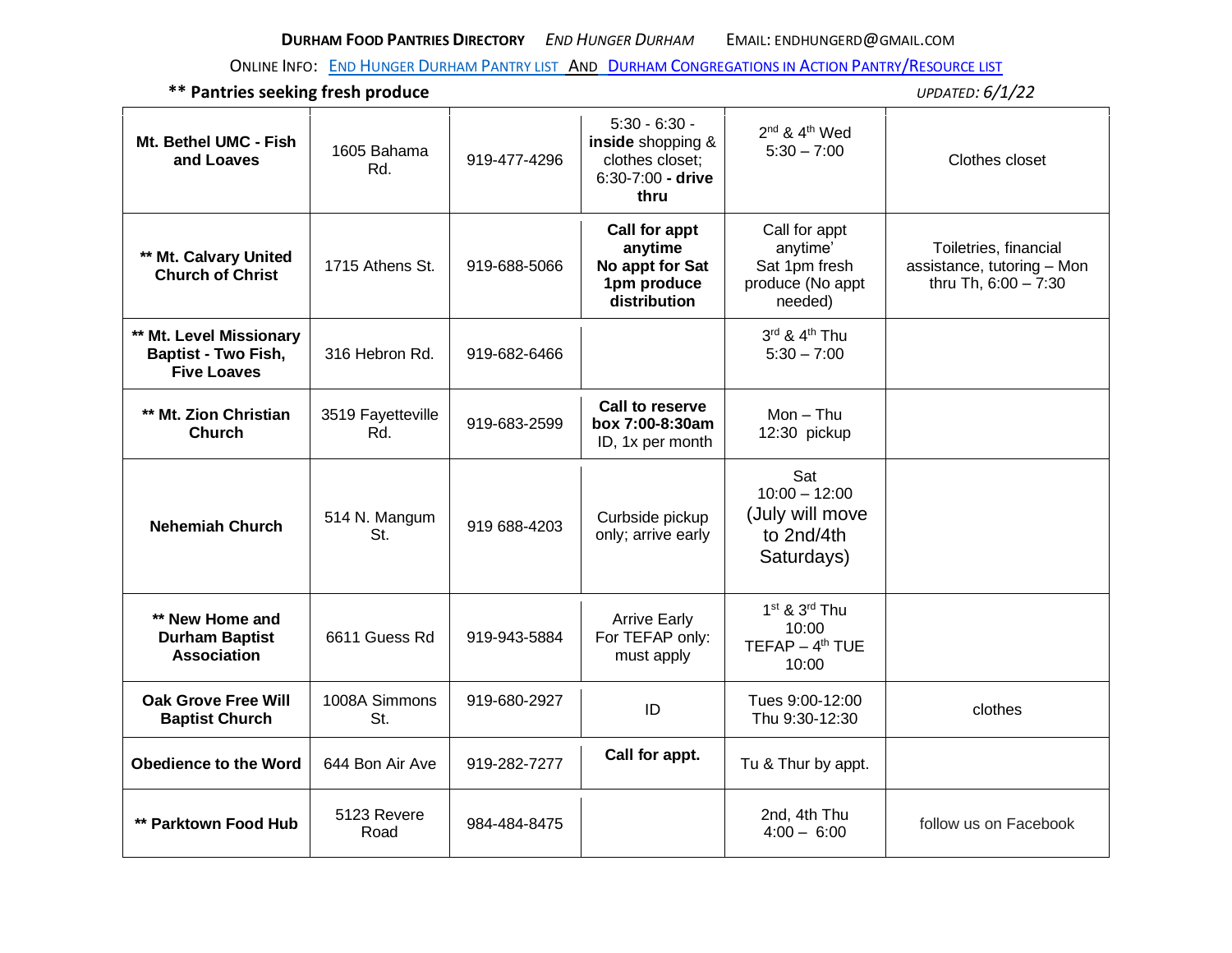ONLINE INFO: **END HUNGER DURHAM P[ANTRY LIST](http://www.endhungerdurham.org/food-pantries/) AND DURHAM C[ONGREGATIONS IN](http://www.dcia.org/) ACTION PANTRY/RESOURCE LIST** 

| <b>Parktown Food Hub</b>                                            | 5123 Revere<br>Road             | 984-484-8475            | Call for Appt.               | 1, 2 <sup>nd</sup> & 4 <sup>th</sup> Mon<br>$4:30 - 6:30$                          |                                                                                |
|---------------------------------------------------------------------|---------------------------------|-------------------------|------------------------------|------------------------------------------------------------------------------------|--------------------------------------------------------------------------------|
| <b>Project of Hope Pantry</b><br>@World Overcomers<br><b>Church</b> | 2933 S. Miami<br><b>B</b> lvd   | 919-402-9622            |                              | Sat, 11:00 - 1:00<br>Sun 12:00 - 3:00                                              |                                                                                |
| ** Rougemont UMC<br><b>Church - Community</b><br><b>Food Pantry</b> | 105 Red<br>Mountain Rd.         | 919 245 0015            |                              | 1 <sup>st</sup> & 3 <sup>rd</sup> Sat<br>$9:00 - 10:00$                            | food items, books, school<br>supplies                                          |
| ** Russell Memorial<br><b>CME Church</b>                            | 703 S. Alston<br>Ave.           | 919-682-2523            | Photo ID, 1x per<br>month    | Wed<br>$9:00 - 12:00$                                                              | Sunday Breakfast, 7am                                                          |
| <b>Salvation Army</b>                                               | 909 Liberty St.                 | 919-688-7306<br>ext 100 | Photo ID                     | Fri 10:00 1:00                                                                     | <b>Emergency services</b><br>(food, clothing, rent, utilities)                 |
| <b>Seed Time &amp; Harvest</b><br>Fellowship                        | 804 Berwyn Ave                  | 919-220-2896            | Call to confirm<br>day, time | Thu 11:30                                                                          |                                                                                |
| ** Southside Church of<br><b>Christ</b>                             | 800 Elmira Ave.                 | 919-688-3535            |                              | Wed 9:00                                                                           |                                                                                |
| ** St. Joseph AME<br><b>Church</b>                                  | 2521 Fayetteville<br>St.        | 919-683-1379            | Drive Thru                   | 2 <sup>nd</sup> & 4 <sup>th</sup> Wed<br>$2:00-3:00$                               | resource lists,<br>clothes/household items                                     |
| Such a Much<br><b>Ministries</b>                                    | 2606 Camellia Dr<br>Apt E       | 908-300-6099            |                              | 1st, 4th, 5th Sun<br>3rd & 5 <sup>th</sup> Sat<br>2:00-3:00                        |                                                                                |
| <b>Saving Grace United</b><br>for Christ - Child's Cry              | 4823 Meadow<br>Drive Suite 108. | 919-908-8010            | Drive thru                   | 1st Sat 10:00 - 1:00                                                               | Call for emergency services                                                    |
| ** Urban Ministries                                                 | 410 Liberty St.                 | 919-682-0538            | 2 families per car<br>limit. | Tu 10:00 - 12:00<br>Drive/Walk up,<br>parking lot, corner of<br>Dillard and E Main | <b>OPEN:</b> Meals daily, bag<br>lunches/snacks, shelter,<br>emergency clothes |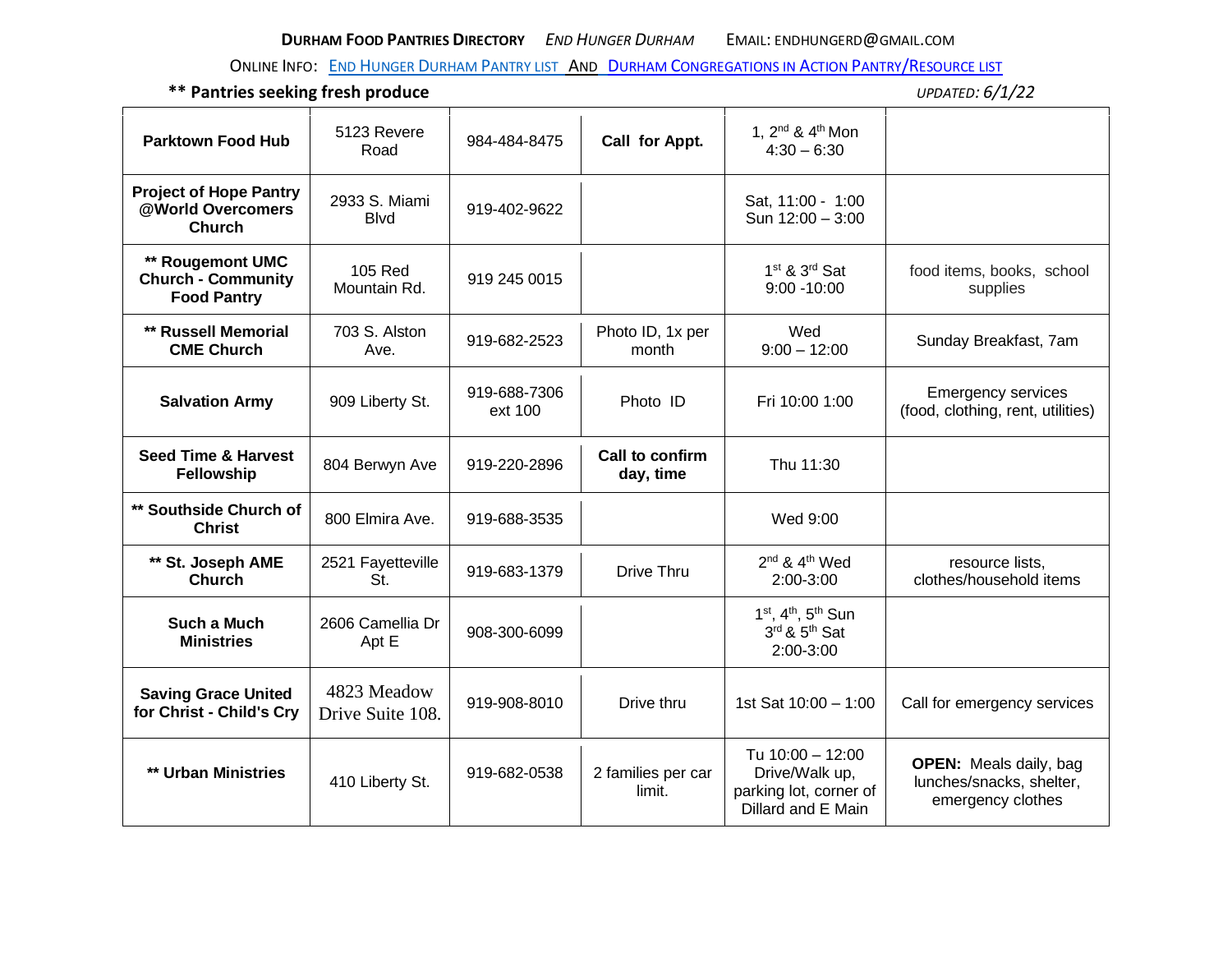ONLINE INFO: END HUNGER DURHAM P[ANTRY LIST](http://www.endhungerdurham.org/food-pantries/) AND DURHAM C[ONGREGATIONS IN](http://www.dcia.org/) ACTION PANTRY/RESOURCE LIST

**\*\* Pantries seeking fresh produce** *UPDATED: 6/1/22*

| ** Walltown Ministries<br>(including St. John<br><b>Missionary Baptist)</b> | <b>Asbury Methodist</b><br>Church<br>806 Clarendon<br>St. | 919-286-0332 | Call for appt, ID,<br>Proof of address | Last Thu<br>$11:00 - 1:00$<br>Call for emergencies        | Emergency food |
|-----------------------------------------------------------------------------|-----------------------------------------------------------|--------------|----------------------------------------|-----------------------------------------------------------|----------------|
| ** White Rock Baptist                                                       | 3400 Fayetteville                                         | 919-688-8136 |                                        | $2nd$ Sat 11:00 -1:00                                     |                |
| <b>Word Empowerment</b><br><b>Church</b>                                    | 2403 Lednum St.                                           | 919-698-3360 | Seniors only                           | <b>SENIORS Only:</b><br>2 <sup>nd</sup> Friday 9:00-12:00 |                |

## **SEE NEXT PAGE FOR MORE INFORMATION ON FOOD ASSISTANCE**

**For information & assistance applying for SNAP call 1-855-240-1451 (More In My Basket) or visit www. MoreFood.org Or apply directly to the Durham Department of Social Services**, 414 E Main St, (919) 560-8761. Bring proof of rent, utilities, income, & photo ID. Open 7:30am-5:30pm. It may take up to 25 days for benefits to come through.

**To apply for Women Infant and Children (WIC) eWIC cards:** Sign up for pregnant and postpartum women, infants, and children under 5 at these locations:

- Lincoln Health Center 1301 Fayetteville St., (919) 956-4042, Mon through Fri 7:30am-6pm
- Live Well Office Building, 3901 N Roxboro St. Suite 103 (919) 403-1300, Mon through Fri 8am-5pm
- Durham County Human Services Bldg., 414 E Main St, (919) 560-7824, Mon Fri 8am-5pm (closed 12-1 pm)
- WIC Head Start 215 Seminary Ave. (919) 688-5541, Wednesdays 8-5pm (closed 12-1pm)

Documentation required for WIC at all locations above:

- 1. **Proof of ID** for participant and parent/caregiver: Current Medicaid card, birth certificate, Mother's Verification of Facts, immunization record, social security card, NC Health Choice ID, other insurance card, driver's license, DMV ID card, school ID, current Military ID, Passport or a recent pay stub
- 2. **Proof of residence:** : A utility bill—(must be less than 60 days old) Electric/phone/gas/water/cable.
- 3. **Current** Medicaid card with street address, driver's license, DMV ID card, most recent bank statement, mortgage/rental agreement.
- 4. **Proof of income:** Current (less than 30 days) pay-stub of **all** persons in the household who work or who receive other income prior to application, current Medicaid card, Food Stamp Certification letter, tax return from previous year for self-employed applicants.
- **5. Infant/Child, eWIC card, immunization record, and Lincoln registration card.**